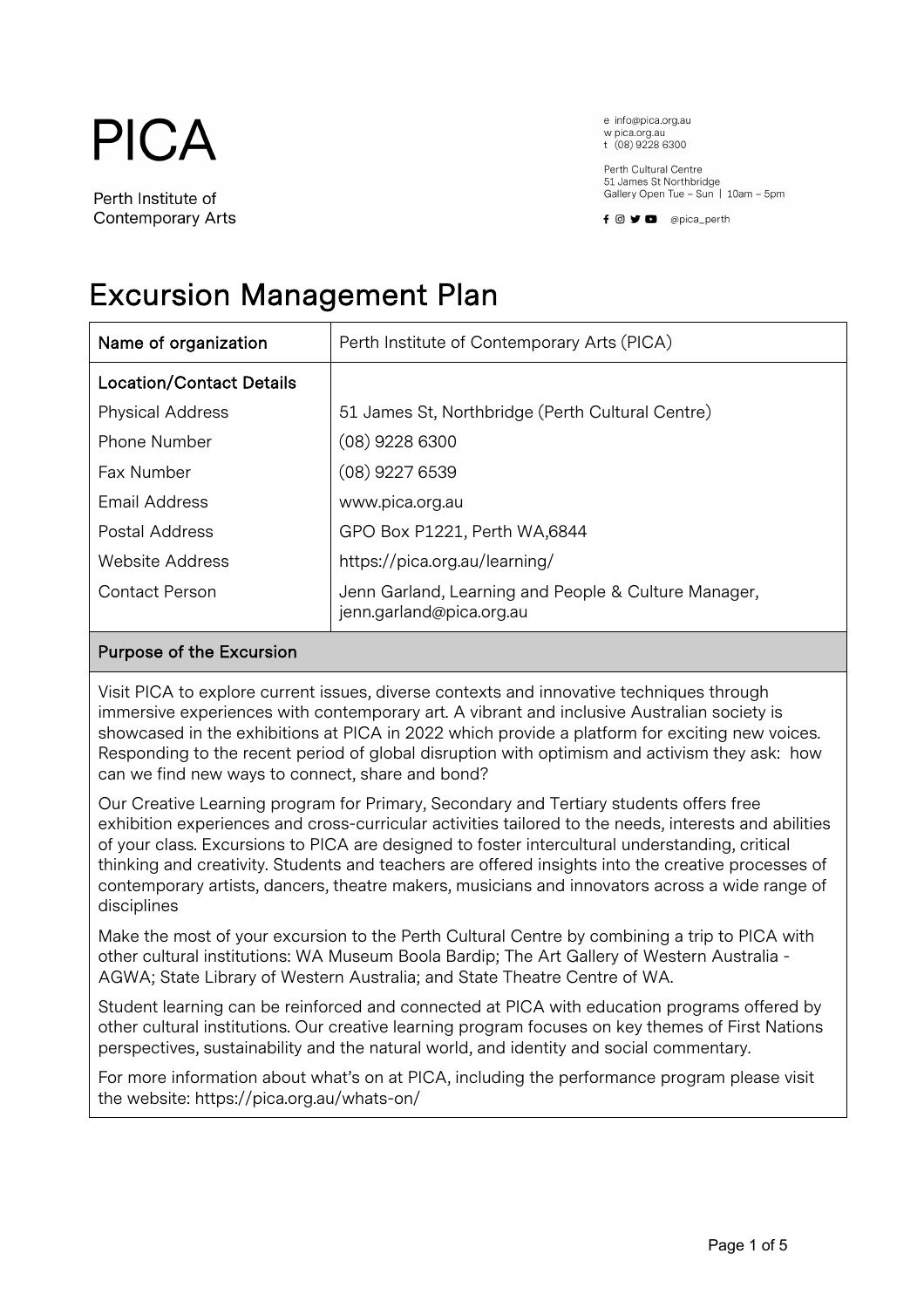## **Environment**

PICA is in the Perth Cultural Centre - in Boorloo on the unceded lands of the Whadjuk Nyoongar people. Perth Cultural Centre is also home to WA Museum, State Library of Western Australia, Art Gallery of Western Australia, The Blue Room Theatre and the State Theatre Centre of Western Australia. It is a 5-minute walk from Perth Train Station and Busport.

PICA is housed in an iconic heritage building. It features three galleries: the main gallery on the ground floor and the Upstairs Gallery and Screen Space on the first floor. The main gallery branches out into three smaller open exhibition spaces. There are three additional studio spaces on the first floor as well as the Activity Room on the Ground floor. PICA's Performance Space is housed within the building and seats 110. There are public toilets on both floors and an elevator for full mobility access.

#### Disability Access

Wheelchair access to the Ground Floor, First floor and Performance space is possible via lift. Access toilets and baby change facilities are located on the First Floor in the corridor on the eastside of the balcony.

A wheelchair is available free of charge from the Front of House desk. Bookings are advisable to ensure availability and can be made by contacting 9228 6300.

PICA is partnering with DADAA, WA's leading disability arts body, to offer Tactile tours and Audio Description services people who are blind or low vision to engage with the artworks through description and touch.

Upon request quiet hours can be arranged for a low-sensory exhibition experience by reducing noise and distractions for those living with Dementia, Autism, and Mental illness.

#### **Transport**

Transport is arranged by the school. Buses should drop off and collect students from Beaufort Street near the corner of James Street. Directions and a map can be downloaded from our website. Alternatively, we are a five-minute walk from the Perth City Train Station and Bus Port.

#### Students' Capacity

PICA offers primary, secondary and tertiary school groups:

- Free interactive exhibition tours
- Education kits, including activities which are connected to PICA's exhibition and performance programs

Tour content can be tailored to your curriculum needs. Bookings are essential. Large groups exceeding 25 students can be accommodated by splitting into two smaller groups.

Please advise if you have any students with special needs (including education support and ESL) so we can attempt to maximize the benefit of their visit.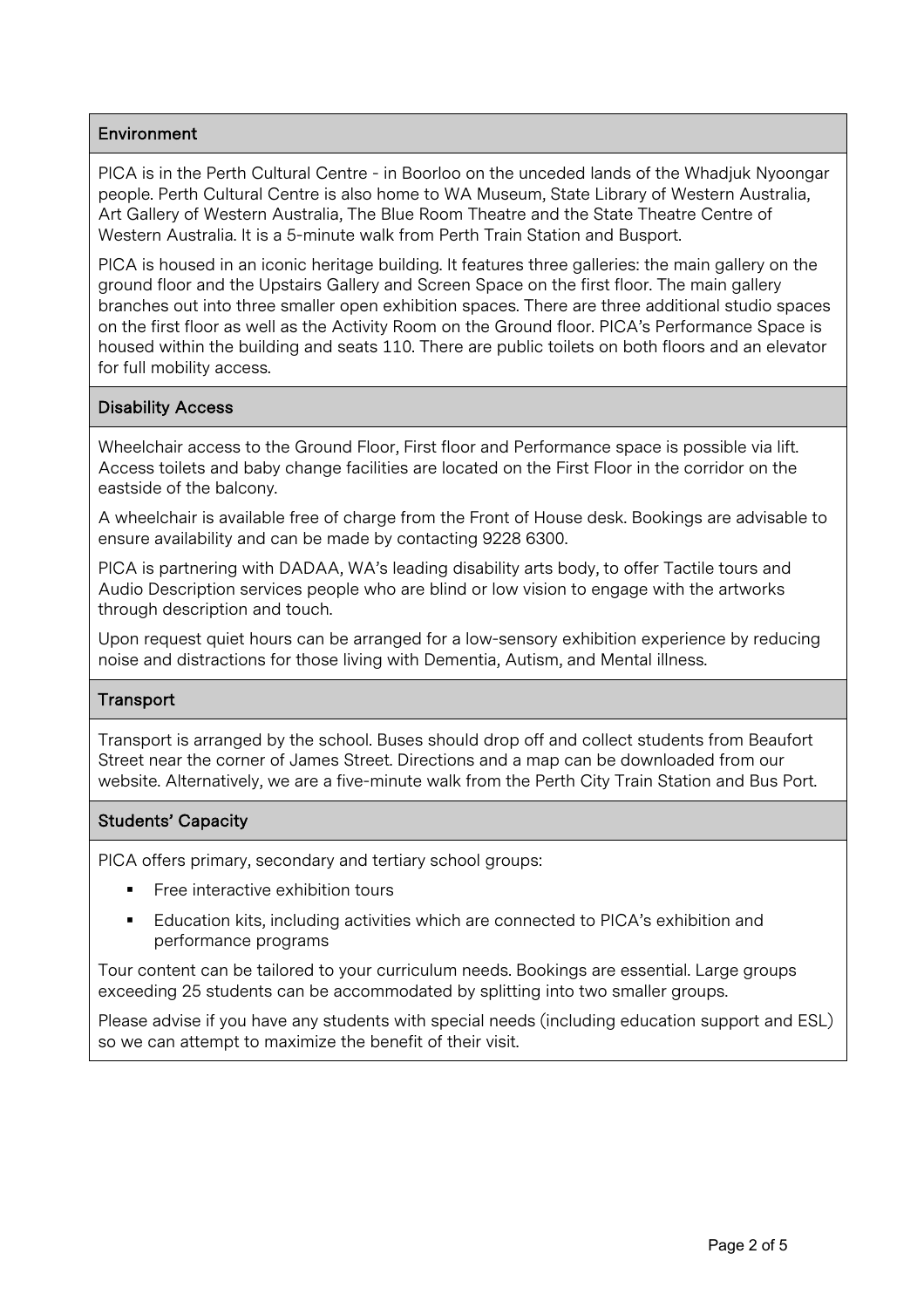## Supervisor/Supervisory Team

It is the responsibility of the school to provide a supervisory team that meets their specific requirements and PICA's recommendations for school visits.

PICA's Visitor Services staff are positioned around the gallery and may assist you during your excursion. The teacher-in-charge and the school supervisory team are responsible for any specific requirements of your students at all times.

Please be aware that members of the general public may be visiting the gallery at the same time as your school. We appreciate students demonstrating courteous behavior towards other visitors, and refraining from running, shouting and touching artworks (unless they are interactive or participatory).

#### External Provider Information

All PICA staff who supervise students in workshop settings have a current *Working with Children Check.* 

Our public liability insurance limit is \$20 million and we are insured by Ansvar Insurance Limited. Our Certificate of Currency can be downloaded from our website.

#### Supervision Strategies

Supervising staff (from the visiting school) should remain with the tour/workshop group for the duration of their visit and should intervene if student behavior is inappropriate.

15-20 is an ideal number of students per group for a tour/workshop at PICA, however a group of up to 32 (maximum class size) can be accommodated. Recommended student/staff ratios are:

- At least one teacher/ adult for every 15 students in K- year-1
- At least one teacher/adult for every 20 students in Years 2-12
- At least one teacher/adult for every 25 tertiary level students
- Any groups of over 25 students require at least two teacher/adult supervisors.

# Identification of Excursion Participants

Schools are responsible for selecting an appropriate method of identifying students and school staff. It is preferable, but not essential, that students wear their school uniforms.

#### Communication Strategies

PICA has normal mobile phone reception, and we recommend that the school supervisory team have mobile phones for use during the excursion.

# COVID-19 Safety Plan

The safety of our patrons and staff is our main priority at PICA. All visitors are asked to follow the current WA State Government COVID-19 Guidelines.

If you are feeling unwell with cold/flu symptoms, we ask that you stay home and follow the latest State Government guidelines around testing and isolating.

We encourage 1.5m physical distancing and good hygiene. Hand sanitizing stations are located throughout our venue for your use.

If you have any questions, please don't hesitate to contact us at info@pica.org.au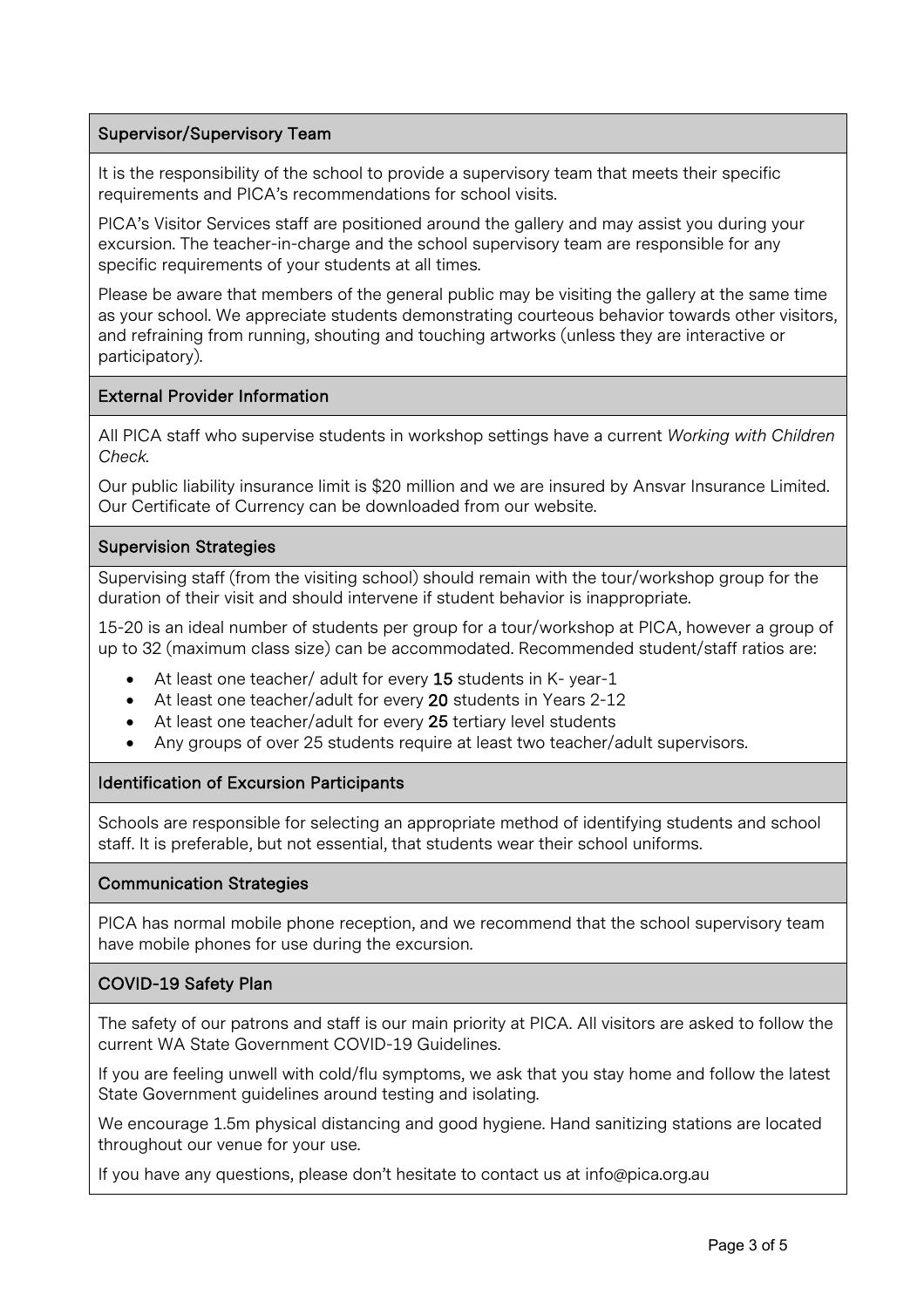## Emergency Response Plan

PICA has an Emergency Response Plan which can be provided upon request. It includes:

- An emergency signal;
- Evacuation routes which lead to a safe assembly area (see map);
- Locations of fire hydrants; and
- Emergency phone numbers.

We recommend that the teacher-in-charge has a list of names of all students and supervisory staff in the event a roll call is necessary. All PICA staff are trained in evacuation procedures and our first priority is to ensure the safety of our visitors. For further information, please contact jenn.garland@pica.org.au

#### Briefing Students and Supervisors

To ensure a safe and enjoyable excursion to PICA, it is recommended that the teacher-in-charge communicate all relevant information to their students and supervisory team prior to your visit.

To prepare for a visit, school supervisory teams and teachers in charge of excursions are encouraged to visit the exhibition prior to the excursion and to access the education resources available on the PICA website.

Before commencing your tour, a PICA staff member will address your group to:

- welcome you to PICA;
- § give a brief overview of PICA's history and role as a contemporary art institution;
- § brief students and school supervisors on the behavior guidelines for the galleries:
	- o All visitors must observe the instructions of PICA staff while in the building.
	- o maintain appropriate distance from artworks and not touch, brush past or disturb them in any way, unless directed to do so by PICA staff.
	- o show respect to other gallery patrons by keeping vocal volume to a minimum and not overcrowding a particular section of the exhibition
	- o do not run in the gallery
	- o leave school bags in a secure location at front of house reception
	- o do not eat or drink (water bottles excepted) in the gallery

#### Photography

Photography in the galleries is for personal, non-commercial purposes only. Please request prior permission if you wish to use flash photography or tripod. We love to see photos of your visit – you can email them to info@pica.org.au or tag us on social media with @pica\_perth and #picaperth.

PICA staff may request photographs of school groups for marketing and communications purposes. Photography of this nature will not be undertaken without signed image release forms.

Please note that photographing or recording the Gallery guide's talk is not permitted unless you have asked for their permission.